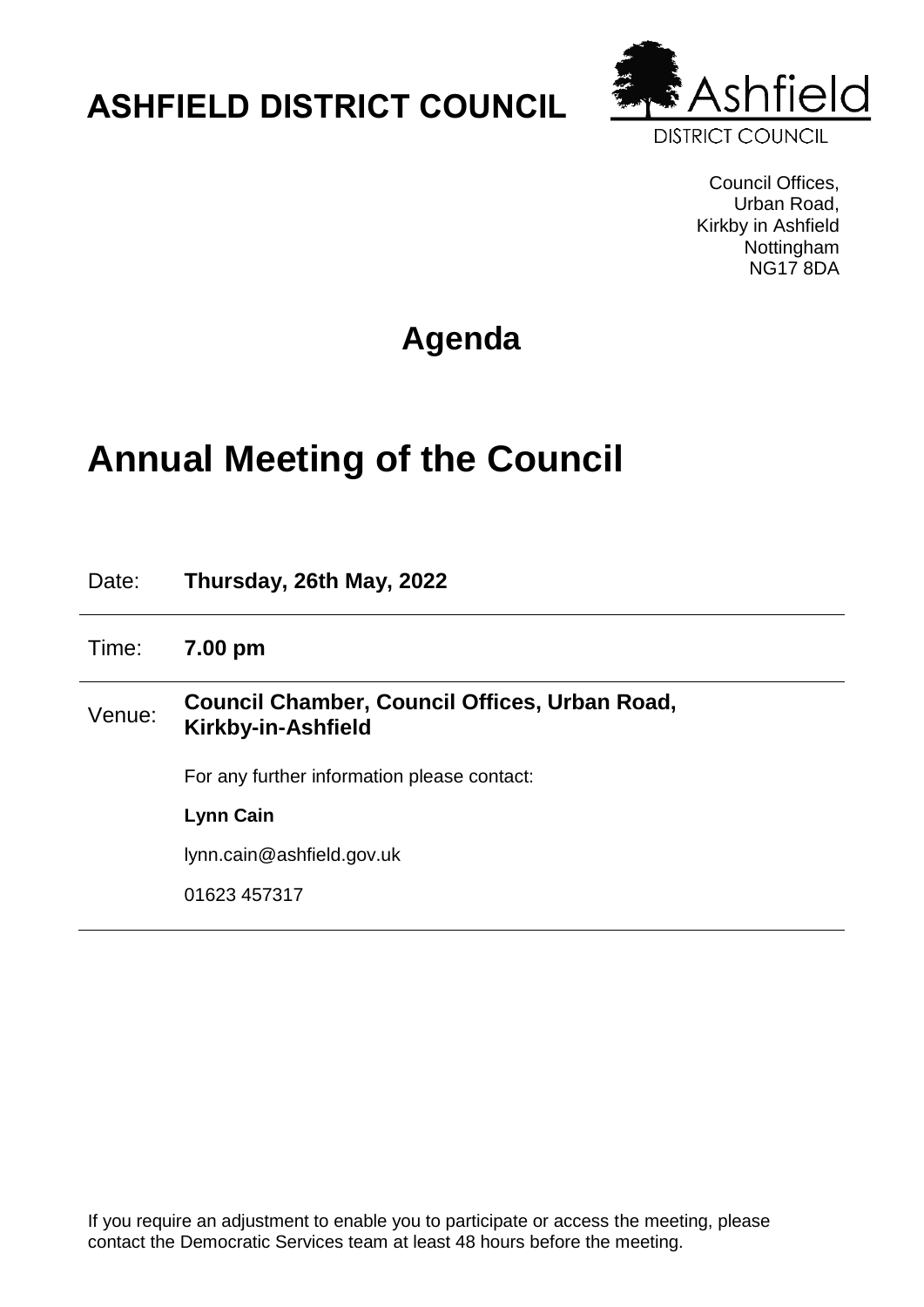### **Council**

#### **Membership**

| <b>Chairman:</b> | <b>Councillor Arnie Hankin</b>    |
|------------------|-----------------------------------|
| Vice-Chairman:   | <b>Councillor John Smallridge</b> |

#### **Councillors:**

John Baird Chris Baron Kier Barsby Jamie Bell Jim Blagden Will Bostock Christian Chapman Melanie Darrington Samantha Deakin Andy Gascoyne Dale Grounds **Andrew Harding** David Hennigan **Tom Hollis** Trevor Locke **Rachel Madden** Sarah Madigan **David Martin** Andy Meakin Lauren Mitchell Keir Morrison Warren Nuttall Matthew Relf **Kevin Rostance** Kevin Rostance Phil Rostance Dave Shaw Helen-Ann Smith David Walters Lee Waters Caroline Wilkinson Daniel Williamson **Daniel Williamson** John Wilmott Jason Zadrozny

#### **FILMING/AUDIO RECORDING NOTICE**

This meeting may be subject to filming or audio recording. If you have any queries regarding this, please contact Members' Services on 01623 457317.

#### **SUMMONS**

You are hereby requested to attend a meeting of the Council to be held at the time/place and on the date mentioned above for the purpose of transacting the business set out below.

**Theresa Hodgkinson Chief Executive**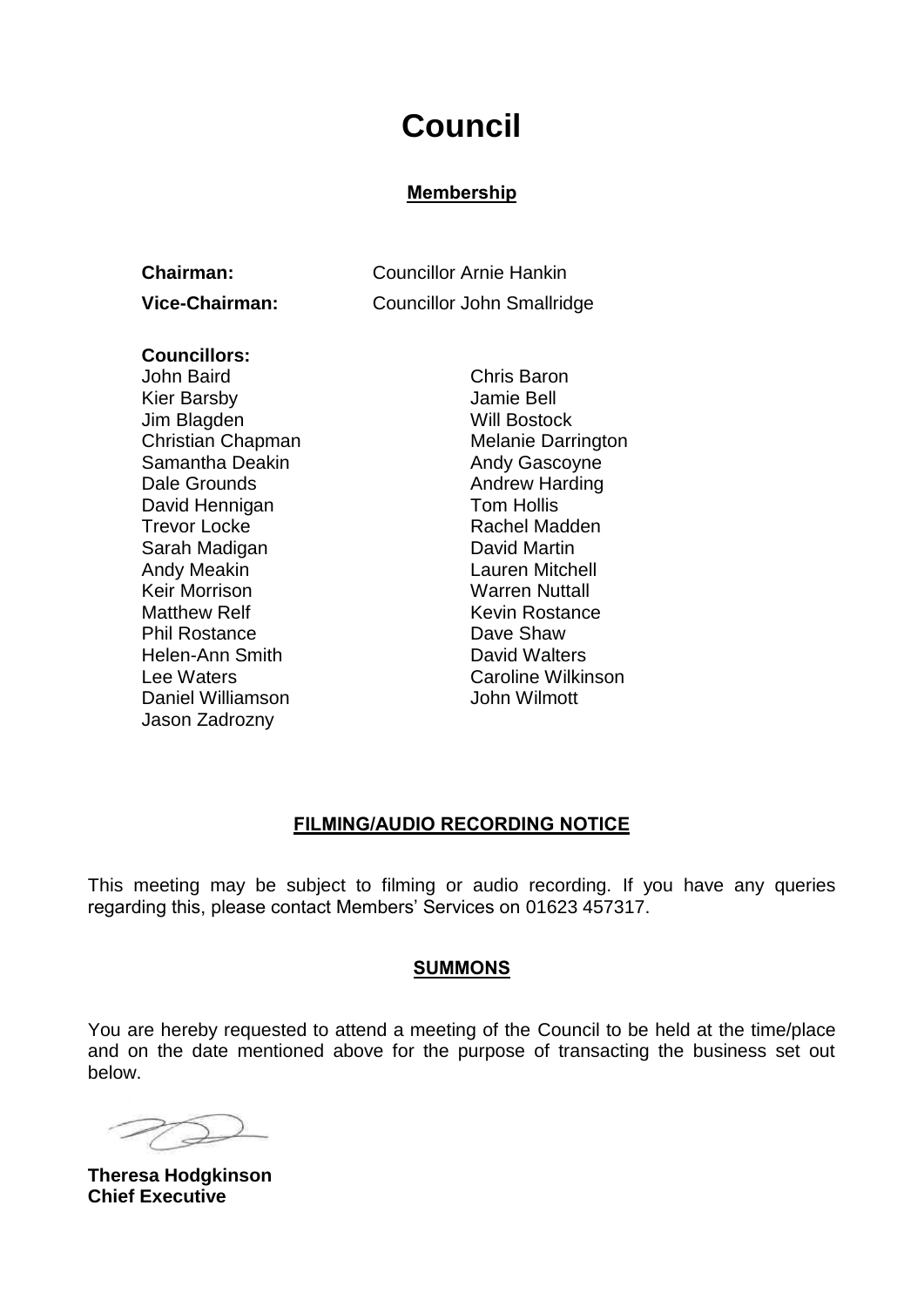### **AGENDA Page**

- **1. To receive apologies for absence, if any.**
- **2. Declarations of Disclosable Pecuniary or Personal Interests and/or Non-Registrable Interests.**
- **3. To elect the Chairman for the ensuing year.**
- **4. The newly elected Chairman to make the Declaration of Acceptance of Office.**
- **5. Vote of thanks to the retiring Chairman and his response.**
- **6. To elect the Vice Chairman for the ensuing year.**
- **7. The newly elected Vice Chairman to make the Declaration of Acceptance of Office.**
- **8. To receive and approve as a correct record the minutes of the meeting of the Council held on 7 April 2022.**  $5 - 10$
- **9. To receive any announcements from the Chairman or Head of Paid Service.**
- **10. In accordance with Council Procedure Rule 1.1(viii) and (ix), to be told by the Leader of the composition of the Executive for the coming year and the names of Members appointed to the Cabinet and the Scheme of Delegation for the Discharge of Executive Functions.**

*(Scheme of Delegation to be circulated at the meeting if required – yellow papers)*

**11. In accordance with Council Procedure Rule 1.3(i) to (iv), to determine the appointment of Committees, Panels and Working Groups etc. for the ensuing year with Terms of Reference as set out in Part 3, 1.8 of the Constitution.** 11 - 16